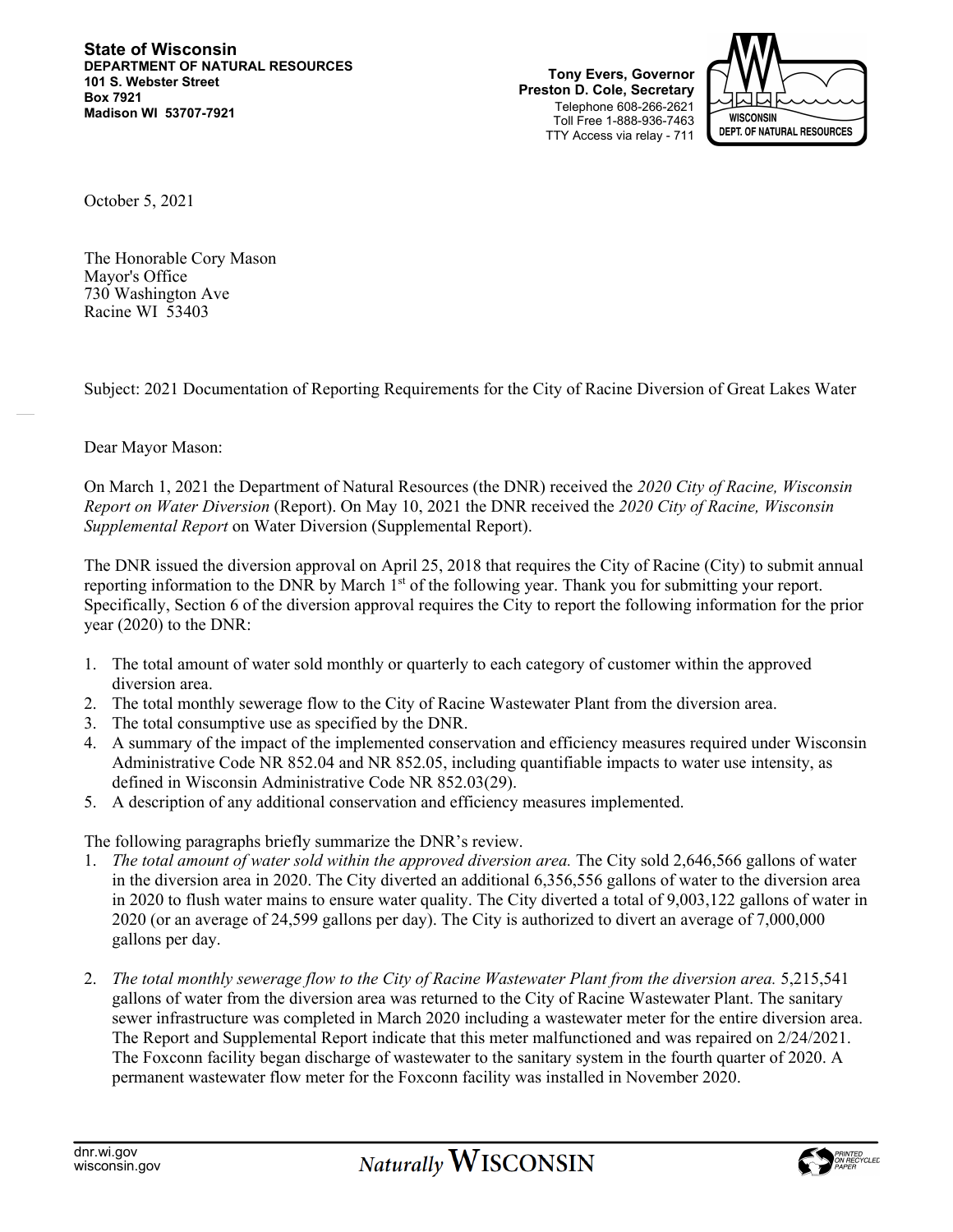- 3. *The total consumptive use*. The Report indicates that the total consumptive use in 2020 was 3,787,581 gallons or 42.1% of the water diverted. Foxconn's water use averaged 7,231 gallons per day in 2020, and the water use was primarily for landscaping and construction of the Foxconn facility. The consumptive use attributed to Foxconn facility was 5,500 gallons per day or 76% for 2020. The Report indicates that it expects the consumptive use percentage to decrease as water use at the Foxconn facilities changes establishing landscaping and construction to normal industrial operations.
- 4. *Water use intensity metrics.* The Report includes three water use intensity metrics: residential per capita water use, the ratio of the maximum day to average day water use and the average day water use per residential equivalent unit. The residential per capita water use is reported as 41 gallons per capita per day in 2020 in the Supplemental Report. The ratio of maximum day water use to average day water use is described in Figure 10 of the Report. The maximum day to average day water use ratio was 1.39 in 2020. The average day water use per residential equivalent unit calculation is described in Figure 11 and 12 of the Report. The average day water use per residential equivalent units was 257 gallons per day per residential equivalent unit.
- 5. *A summary of the impacts of the implementation of conservation and efficiency measures.* Figure 13 of the Report details the City's efforts to implement water conservation and efficiency measures.
- 6. *A description of any additional conservation and efficiency measures implemented*. The City contracted with AECOM to conduct a leak detection survey of the Racine Water Utility water mains. The first half of this survey was conducted in 2020 and the second half will be conducted in 2021. Three major geo-thermal projects have been implemented or are in process in Racine. An industrial customer implemented a project in mid-2020 that will reduce water use by 300,000,000 gallons of water per year by installing a new chilling plant.

The DNR requires the City of Racine to report the above to ensure compliance with the City's diversion approval. The diversion report provided indicated that water use is still very low in the diversion area and in a development phase for much of 2020. The DNR appreciates the additional detail provided in the Supplemental Report and the meeting to discuss wastewater metering with the Village of Mount Pleasant and the Racine Water Utility. The initial report of wastewater flows for 2020 indicate that there are challenges with meter readings from such low flows in the wastewater main. The Village of Mount Pleasant is working to ensure that meters readings are as accurate as possible (within the limits of the technology).

The City's 2021 Annual Report is to be submitted to the DNR by March 1<sup>st</sup>, 2022.

Please contact Shaili Pfeiffer, Shaili.pfeiffer@wisconsin.gov, (608) 219-2216, with any questions regarding your annual reporting.

Sincerely,

Alan Freihoef

Adam Freihoefer Section Chief, Water Use Section Bureau of Drinking Water and Groundwater

cc.

Robert Bowers, Manager, Village of Mount Pleasant Public Works Utility (email only) Michael Gitter, Interim General Manager, Racine Water Utility (email only) Cara Pratt, Sustainability and Conservation Coordinator Racine Water Utility (email only)